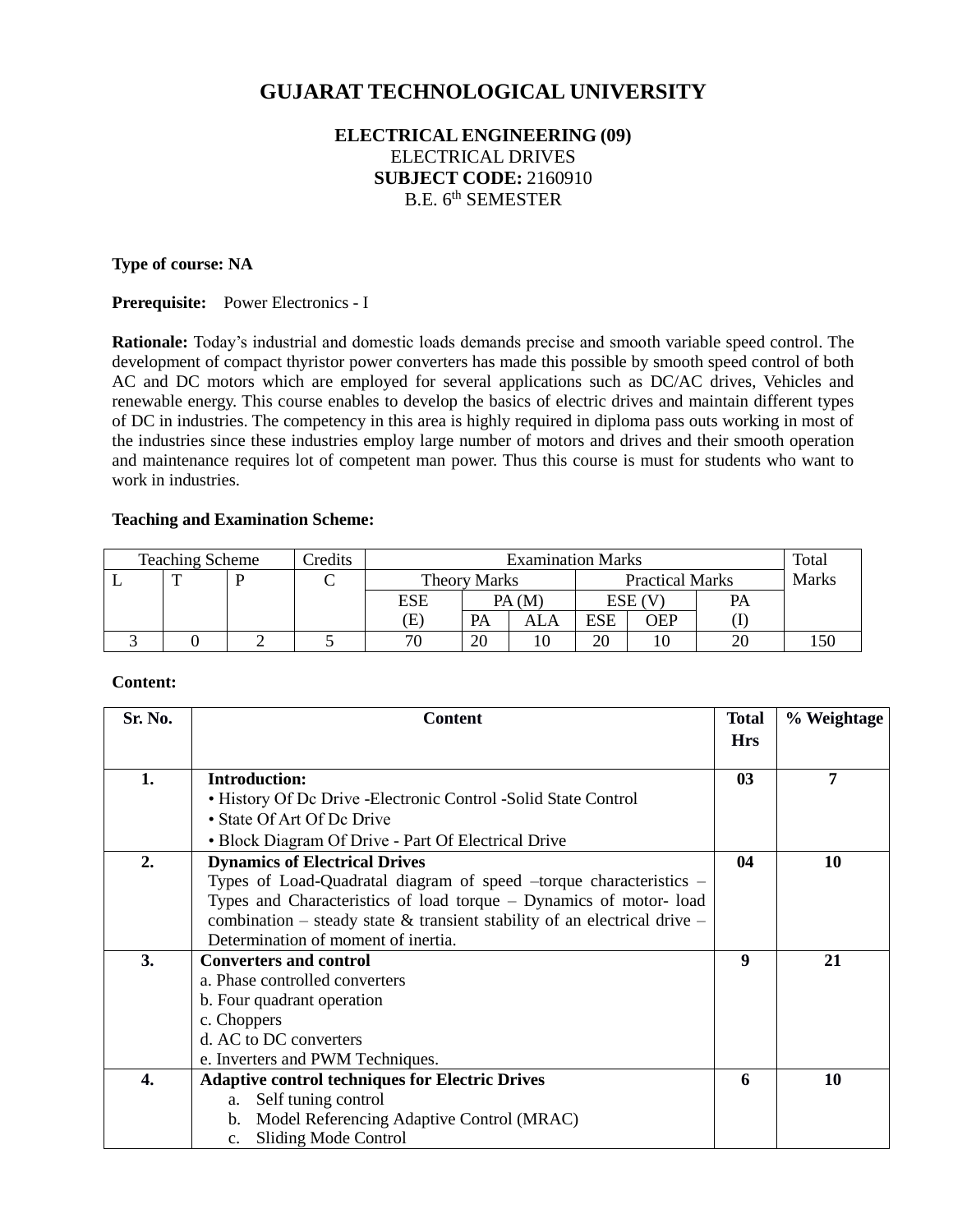| 5. | DC motor drives                                                  | 8  | 20 |
|----|------------------------------------------------------------------|----|----|
|    | a. Speed-torque characteristics DC shunt, PMDC and series motors |    |    |
|    | b. Dynamic model                                                 |    |    |
|    | c. Speed and position control methods                            |    |    |
| 6. | <b>AC</b> motor drives                                           | 08 | 20 |
|    | a. d-q model of induction motor                                  |    |    |
|    | b. constant flux speed control structure                         |    |    |
|    | c. vector control model                                          |    |    |
|    | d. vector control structure                                      |    |    |
|    | e. Synchronous motor and BLDC machine drive-Introduction         |    |    |
| 7. | <b>Applications of Electric Drives</b>                           | 04 | 12 |
|    | a. Introduction to Solar and battery powered Drives              |    |    |
|    | b. Introduction to traction Drives                               |    |    |
|    | c. Servo motor drive requirement – control and implementation    |    |    |

### **Suggested Specification table with Marks (Theory):**

| Distribution of Theory Marks (%) |         |         |         |         |         |  |
|----------------------------------|---------|---------|---------|---------|---------|--|
| R Level                          | U Level | A Level | N Level | E Level | C Level |  |
|                                  | 30      | 20      | 20      | 10      | 10      |  |

**Legends: R: Remembrance; U: Understanding; A: Application, N: Analyze and E: Evaluate C: Create and above Levels (Revised Bloom's Taxonomy)**

Note: This specification table shall be treated as a general guideline for students and teachers. The actual distribution of marks in the question paper may vary slightly from above table.

# **Reference Books:**

- 1. Bimal K. Bose, "Modern Power Electronics and AC Drives", Pearson Education
- 2. Vedam Subrahmanyam, "Electric Drives", TMH (I), Second Edition,
- 3. G..K. Dubey, " Fundamentals of Electrical Drives", Narosa Publishing House, New Delhi, 2nd ed. 2001.
- 4. Ned Mohan, Undeland and Robbins, "Power Electronics Converters, Applications and Design", John Willey & sons, Inc., 3rd ed., 2003.
- 5. R.Krishnan, "Electric Motor Drives–Modeling, Analysis and Control" PHI
- 6. Theodore Wildi, "Electrical Machines, Drives and Power Systems", sixth edition, Pearson

#### **Course Outcome:**

The theory should be taught and practical should be carried out in such a manner that students are able to acquire different learning outcomes in cognitive, psychomotor and affective domain to demonstrate following course outcomes.

After learning the course the students should be able to:

- 1. Select a drive for a particular application based on power rating.
- 2. Select a drive based on mechanical characteristics for a particular drive application.
- 3. Operate and maintain solid state drives for speed control of DC and AC machines.
- 4. Operate and maintain solid state drives for speed control of various special electrical machines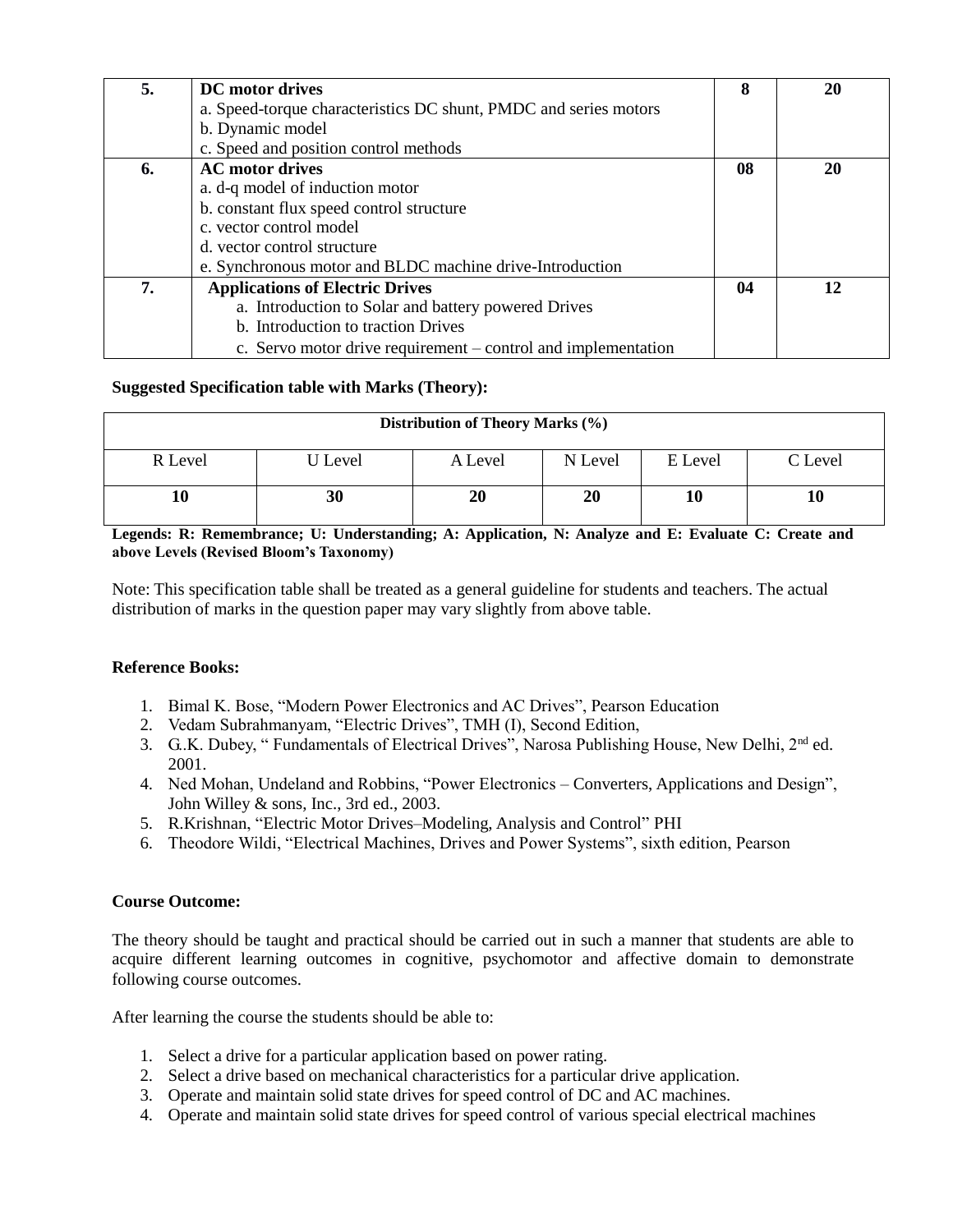## **Laboratory Work:**

#### **Directions for Laboratory work:**

- The list of experiments is given as a sample.
- Minimum 10 experiments should be carried out.
- At least one experiment should be selected from each group.
- Similar laboratory work fulfilling the objectives can also be considered.
- Each experiment should be simulated before verifying practically.
- As far as possible, **printed manual should be preferred** so that students can concentrate in laboratory experiments and related study.

#### **List of Experiments:**

- 1. To study the fundamental and block diagram of Electric drive.
- 2. To study different methods of speed control of D.C. Motor.
- 3. To study and simulate 1- Φ Semi Control of D.C. separately excited Motor.
- 4. To study and simulate 1- Φ Fully Controlled converter of separately excited Motor.
- 5. To study the control techniques used in D.C. chopper.
- 6. To study control of D.C. motor for (a) Current limit control (b) Closed loop torque control(c) Closed loop speed control.
- 7. To study chopper control of D.C. Motor for motoring and generating control.
- 8. To study D.C. Motor drive using PLL.
- 9. To study and simulate AC voltage controller based speed control of AC motor.
- 10. To study and simulate Inverter based speed control of Induction/Synchronous motor.
- 11. To study and simulate Cycloconverter based speed control of synchronous motor.
- 12. To study and simulate AC voltage controller based speed control of AC motor.
- 13. To study solar and battery powered drives.
- 14. To study traction drives.

#### **Design based Problems (DP)/Open Ended Problem:**

- 1. Specify the appropriate power circuit configuration amongst the phase controlled rectifiers
- 2. Choppers for the speed control of DC motor drives for four-quadrant operation with current limit.
- 3. AC voltage controllers and Inverter for speed control of AC motor drive.
- 4. Simulate/Implement speed control scheme for DC/AC motor drives.
- 5. Select an appropriate power semiconductor device and design a power converter for the required application for DC/AC Drive
- 6. Determine the power circuit configuration needed to fulfill the required power conversion with applicable constraints in view of DC /AC Drive.

#### **Major Equipment:**

- 1. 4 ½ digit Digital Multimeter
- 2. Digital Tachometer
- 3. Four channel Digital Oscilloscope
- 4. Various Trainer boards for DC and AC Drives.
- 5. Any one simulation software (Open source software preferred) : Scilab/Matlab and Simulink toolbox, CASPOC

#### **List of Open Source Software/learning website:**

1. http://www.electrical4u.com/electrical-drives/